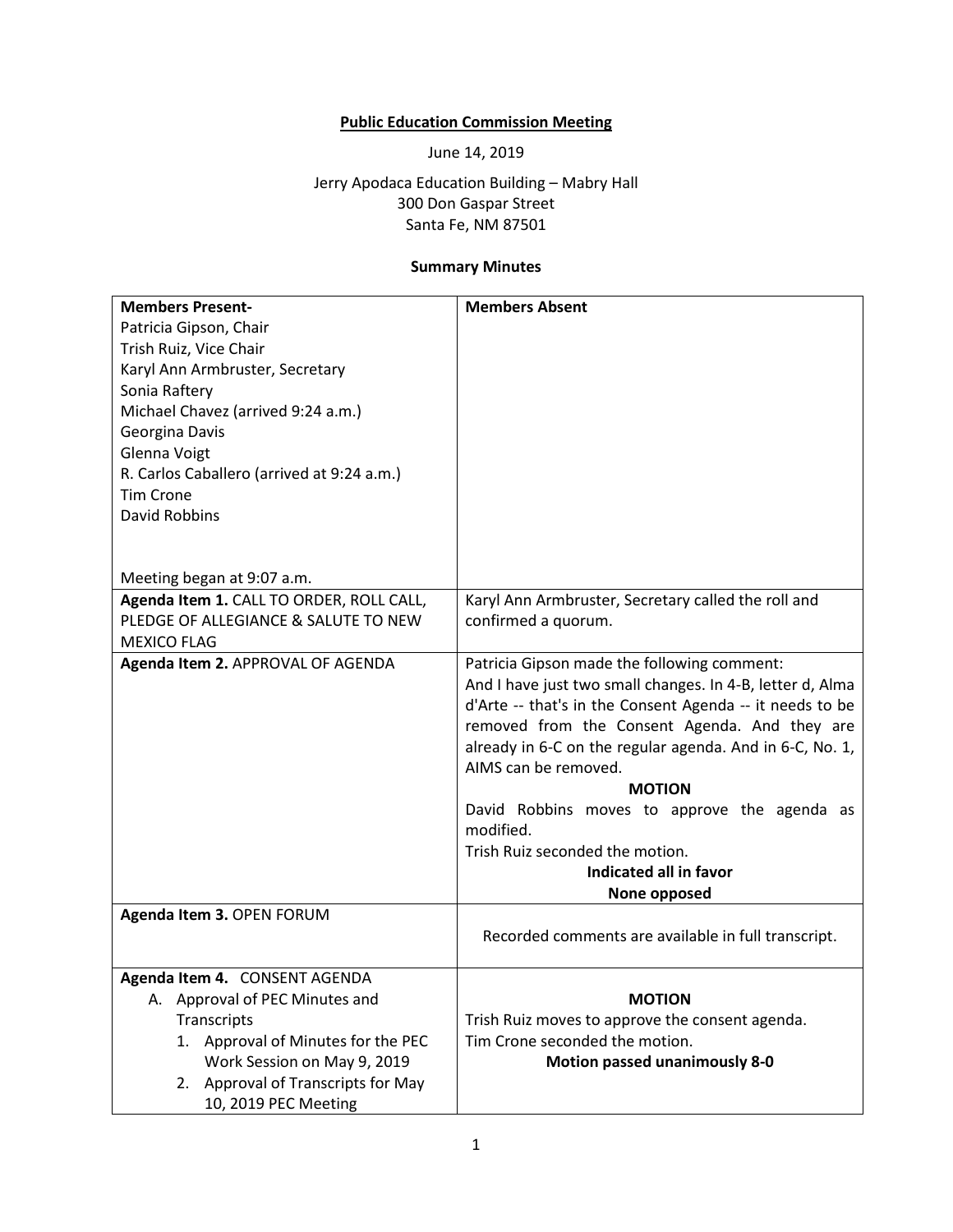| Approval of Summary Minutes for<br>3.                                             |                                                     |
|-----------------------------------------------------------------------------------|-----------------------------------------------------|
| May 10, 2019 PEC Meeting                                                          |                                                     |
| <b>B.</b> Change Notifications                                                    |                                                     |
| 1. Governing Board Membership                                                     |                                                     |
| Changes                                                                           |                                                     |
| Albuquerque School of Excellence<br>a.                                            |                                                     |
| b. Albuquerque Institute of                                                       |                                                     |
| Mathematics and Science (AIMS)                                                    |                                                     |
| Albuquerque Bilingual Academy<br>c.                                               |                                                     |
| (formerly La Promesa Early                                                        |                                                     |
| Learning Center)                                                                  |                                                     |
| d. Alma d'Arte Charter High School                                                |                                                     |
| e. NM School for the Arts                                                         |                                                     |
| f.<br>South Valley Preparatory                                                    |                                                     |
| <b>Turquoise Trail Community</b><br>g.                                            |                                                     |
| <b>Charter School</b>                                                             |                                                     |
| 2. Change of Chief Procurement                                                    |                                                     |
| Officer (CPO)                                                                     |                                                     |
| La Tierra Montessori<br>a.                                                        |                                                     |
| Change in Governing Body By-Laws<br>3.                                            |                                                     |
| La Academia Dolores Huerta<br>a.                                                  |                                                     |
| Agenda Item 5. PRESENTATION BY                                                    |                                                     |
| ALBUQUERQUE SIGN LANGUAGE ACADEMY                                                 |                                                     |
| REGARDING TRANSITION PROGRAMS FOR                                                 | Recorded comments are available in full transcript. |
| <b>GRADUATES</b>                                                                  |                                                     |
|                                                                                   |                                                     |
| Agenda Item 6. REPORT FROM OPTIONS FOR<br>PARENTS & THE CHARTER SCHOOL DIVISION - |                                                     |
| DISCUSSION AND POSSIBLE ACTIONS                                                   |                                                     |
| A. Charter School Division Updates (may                                           |                                                     |
| include Staffing, Site Visits, Training,                                          |                                                     |
| Implementation Year, School Closures,                                             |                                                     |
| Grant, etc.)                                                                      |                                                     |
| Charter School Conference, June 21-<br>в.                                         |                                                     |
| 22, 2019                                                                          |                                                     |
| C. Governing Board Concerns (if                                                   |                                                     |
| submission is not complete by meeting date)                                       | Recorded comments are available in full transcript. |
| 1. Albuquerque Institute of                                                       |                                                     |
| Mathematics and Science (AIMS)                                                    |                                                     |
| 2. Alma d'Arte Charter School                                                     |                                                     |
| D. Change in School Location Notification                                         |                                                     |
| 1. Altura Preparatory Charter School                                              |                                                     |
| E. Highlights and Appreciations                                                   |                                                     |
| 1. Albuquerque Collegiate Charter                                                 |                                                     |
| School                                                                            |                                                     |
| 2. Altura Preparatory Charter School                                              |                                                     |
| 3. Hozho Academy                                                                  |                                                     |
|                                                                                   |                                                     |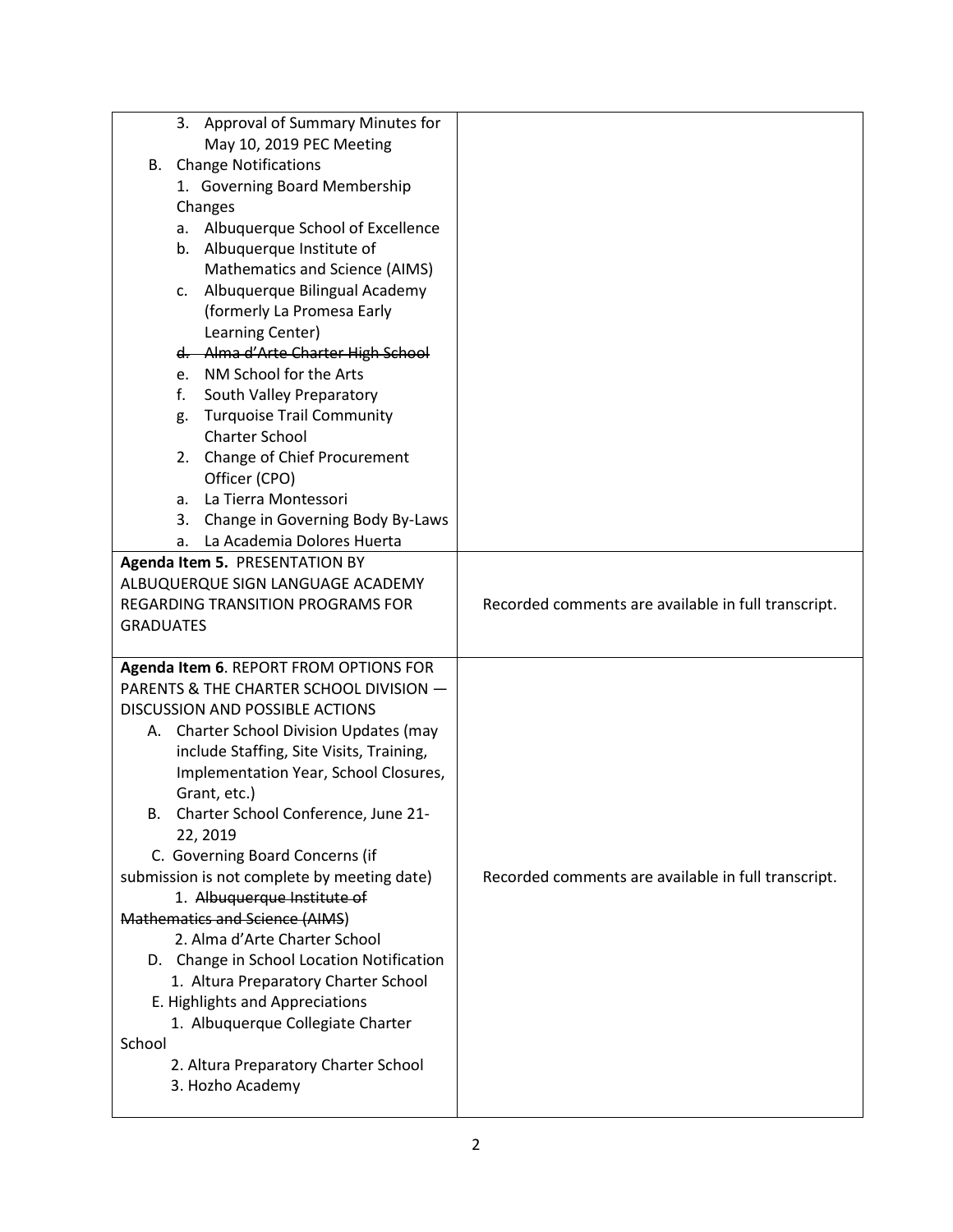| Agenda Item 7. DISCUSSION AND POSSIBLE<br><b>ACTION ON CHARTER CONTRACT</b> | <b>MOTION</b><br>Trish Ruiz made the following motion:           |
|-----------------------------------------------------------------------------|------------------------------------------------------------------|
| <b>AMENDMENT REQUESTS</b>                                                   | So I make a motion that the Public Education                     |
| A. Enrollment Cap Increase - Explore                                        | Commission table Explore Academy's request for a new             |
| Academy                                                                     | school in the same school district.                              |
| B. New School in Same District - Explore                                    | Tim Crone seconded the motion.                                   |
| Academy                                                                     | <b>Motion passed 9-1</b>                                         |
|                                                                             | (Armbruster voted No)                                            |
|                                                                             |                                                                  |
|                                                                             | <b>MOTION</b>                                                    |
|                                                                             | David Robbins made the following motion:                         |
|                                                                             | So if there's no other discussion, Madam Chair, I move           |
|                                                                             | the Public Education<br>Commission<br>approve<br>the             |
|                                                                             | enrollment cap increase for Explore Academy from 500             |
|                                                                             | to 600.                                                          |
|                                                                             | Trish Ruiz seconded the motion.                                  |
|                                                                             | <b>Motion passed 9-0</b>                                         |
|                                                                             | (Caballero abstains from the vote)                               |
|                                                                             |                                                                  |
| Agenda Item 8. DISCUSSION AND POSSIBLE                                      | <b>MOTION</b>                                                    |
| ACTION ON RESPONSE BY ALMA D'ARTE                                           | Patricia Gipson made the following motion:                       |
| <b>CHARTER SCHOOL TO PEC LETTER OF</b>                                      | Yes. So I move that the Public Education Commission              |
| <b>CONCERN</b>                                                              | acknowledge that Alma d'Arte's response does not                 |
|                                                                             | satisfy the PEC's concerns raised in the Notice of               |
|                                                                             | Concern, and Alma d'Arte be provided the following               |
|                                                                             | Notice of Breach: There are concerns beyond the norm             |
|                                                                             | that continue with the School's -- with the School related       |
|                                                                             | to the special ed services. I think the -- the qualifiers will   |
|                                                                             | come in the Letter of Concern. And there continues to            |
|                                                                             | be issues with EL services. And that the Commission will         |
|                                                                             | work with the Charter School Division in obtaining               |
|                                                                             | contracts for special ed mentoring for the school in             |
|                                                                             | coordination with the Special Ed Bureau, and an                  |
|                                                                             | operational budget to be -- to be conducted, and that            |
|                                                                             | the Notice of Breach will be extended to August 12 <sup>th</sup> |
|                                                                             | [tentative, can be updated at July meeting]                      |
|                                                                             | Trish Ruiz seconded the motion.                                  |
|                                                                             | Motion passed 10-1                                               |
|                                                                             |                                                                  |
| Agenda Item 9. DISCUSSION AND POSSIBLE                                      |                                                                  |
| ACTION ON CORRECTIVE ACTION PLAN (CAP)                                      |                                                                  |
| FOR LA ACADEMIA DOLORES HUERTA                                              | Recorded comments are available in full transcript.              |
|                                                                             |                                                                  |
|                                                                             |                                                                  |
|                                                                             |                                                                  |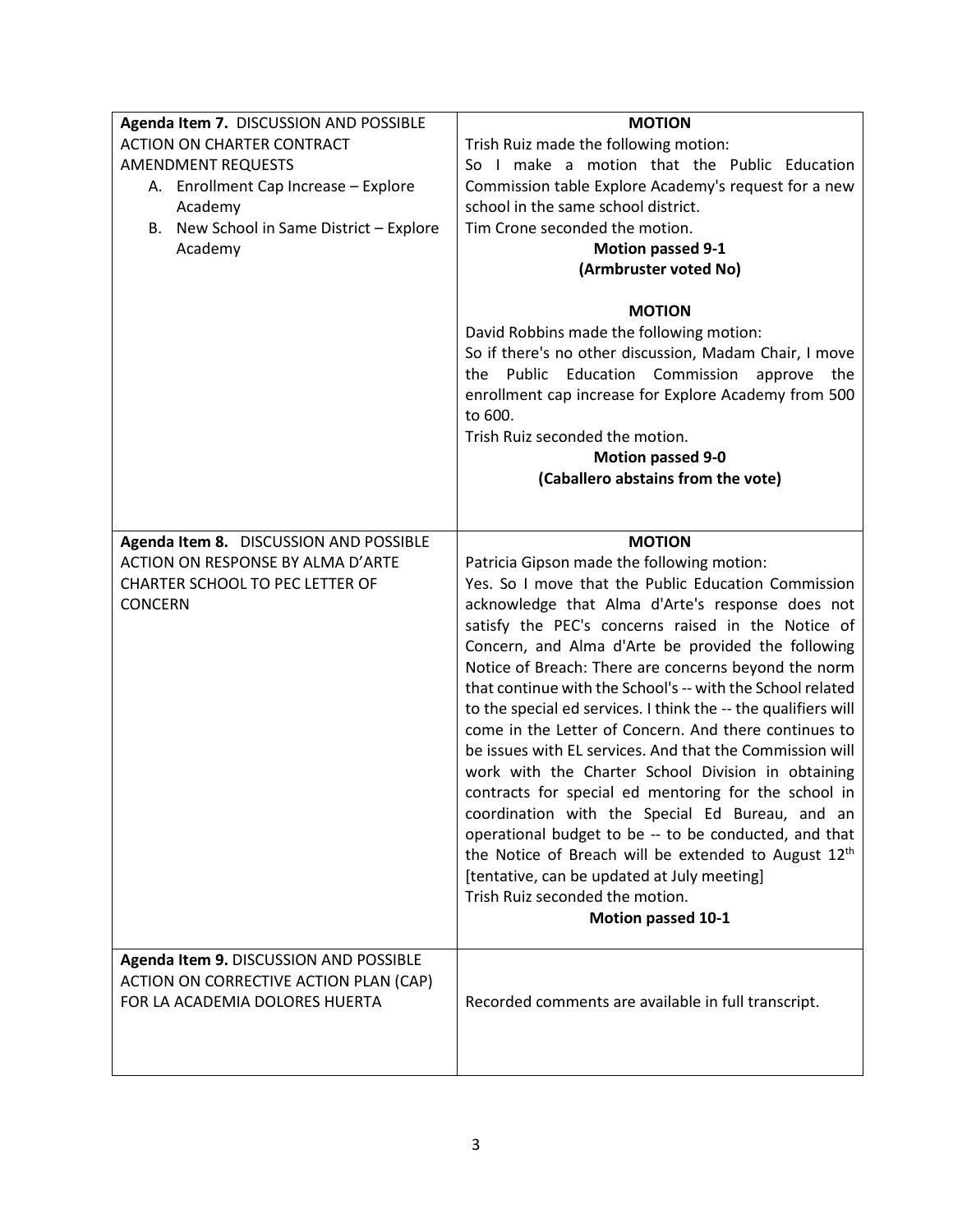| Agenda Item 10. DISCUSSION AND POSSIBLE                                              |                                                                                                                                                                                                                                                                                                                                                                                   |
|--------------------------------------------------------------------------------------|-----------------------------------------------------------------------------------------------------------------------------------------------------------------------------------------------------------------------------------------------------------------------------------------------------------------------------------------------------------------------------------|
| <b>ACTION COMMENCEMENT OF OPERATIONS</b>                                             |                                                                                                                                                                                                                                                                                                                                                                                   |
| A. Raices del Saber Xinachtli Community                                              |                                                                                                                                                                                                                                                                                                                                                                                   |
| School                                                                               | <b>MOTION</b>                                                                                                                                                                                                                                                                                                                                                                     |
| B. Solare Collegiate Charter School                                                  | Glenna Voigt made the following motion:<br>I'd like to move that the Public Education Commission<br>approve the Commencement of Operations for Raíces --<br>for -- I'm not going to say the whole name -- but for<br>Raíces. Raíces del Saber Xinachtli Community School.<br>Carlos Caballero seconded the motion.<br><b>Motion passed 8-2</b><br>(Crone and Armbruster voted no) |
|                                                                                      | <b>MOTION</b><br>Glenna Voigt made the following motion:<br>I'd like to move that the Public Education Commission<br>approve the Commencement of Operations for Solare<br>Collegiate Charter School.<br>Carlos Caballero seconded the motion.<br>Motion passed unanimously 10-0                                                                                                   |
| Agenda Item 11. DISCUSSION AND POSSIBLE                                              |                                                                                                                                                                                                                                                                                                                                                                                   |
|                                                                                      |                                                                                                                                                                                                                                                                                                                                                                                   |
| ACTION ON 2019 CHARTER CONTRACTS AND                                                 | <b>MOTION</b>                                                                                                                                                                                                                                                                                                                                                                     |
| PERFORMANCE FRAMEWORKS, INCLUDING                                                    | Glenna Voigt made the following motion:                                                                                                                                                                                                                                                                                                                                           |
| <b>MISSION GOALS</b>                                                                 | I move that the Public Education Commission approve                                                                                                                                                                                                                                                                                                                               |
|                                                                                      | 2019<br>charter<br>contracts<br>and<br>performance<br>the                                                                                                                                                                                                                                                                                                                         |
| <b>RENEWAL SCHOOLS:</b>                                                              | frameworks, including mission-specific goals, for the                                                                                                                                                                                                                                                                                                                             |
| A. Alma d'Arte (2019-2022)<br>B. Cesar Chavez (2019-2024)                            | following schools and their contract terms:<br>Alma d'Arte, 2019 to 2022.                                                                                                                                                                                                                                                                                                         |
| C. Explore Academy (2019-2024)                                                       | Cesar Chavez, 2019 to 2024.                                                                                                                                                                                                                                                                                                                                                       |
| D. La Academia Dolores Huerta (2019-                                                 | Explore Academy, 2019 to 2024.                                                                                                                                                                                                                                                                                                                                                    |
| 2021)                                                                                | La Academia Dolores Huerta, 2019 to 2021.                                                                                                                                                                                                                                                                                                                                         |
| Middle College (2019-2024)<br>E.                                                     | Middle College High School, 2019 to 2024.                                                                                                                                                                                                                                                                                                                                         |
| NM School for the Arts (2019-2024)<br>F.                                             | New Mexico School for the Arts, 2019 to 2024.                                                                                                                                                                                                                                                                                                                                     |
| G. School of Dreams Academy (SODA)<br>$(2019 - 2024)$                                | School of Dreams Academy, 2019 to 2024.<br>Southwest Aeronautics, Mathematics and                                                                                                                                                                                                                                                                                                 |
| H. Southwest Aeronautics, Mathematics,<br>and Science Academy (SAMS) (2019-<br>2024) | Science Academy, 2019 to 2024.<br>Southwest Preparatory Learning Center, 2019 to 2024.<br>Southwest Secondary Learning Center, 2019 to 2024.                                                                                                                                                                                                                                      |
| Southwest Preparatory Learning<br>I.                                                 | Taos Academy, 2019 to 2024.                                                                                                                                                                                                                                                                                                                                                       |
| Center (2019-2024)<br>Southwest Secondary Learning Center<br>J.                      | And our new schools: We have Raíces del Saber Xinachtli<br>Community School and Solare Collegiate Charter School.                                                                                                                                                                                                                                                                 |
| $(2019 - 2024)$<br>K. Taos Academy (2019-2024)                                       | Sonia Raftery seconded the motion.<br>Motion passed unanimously 10-0                                                                                                                                                                                                                                                                                                              |